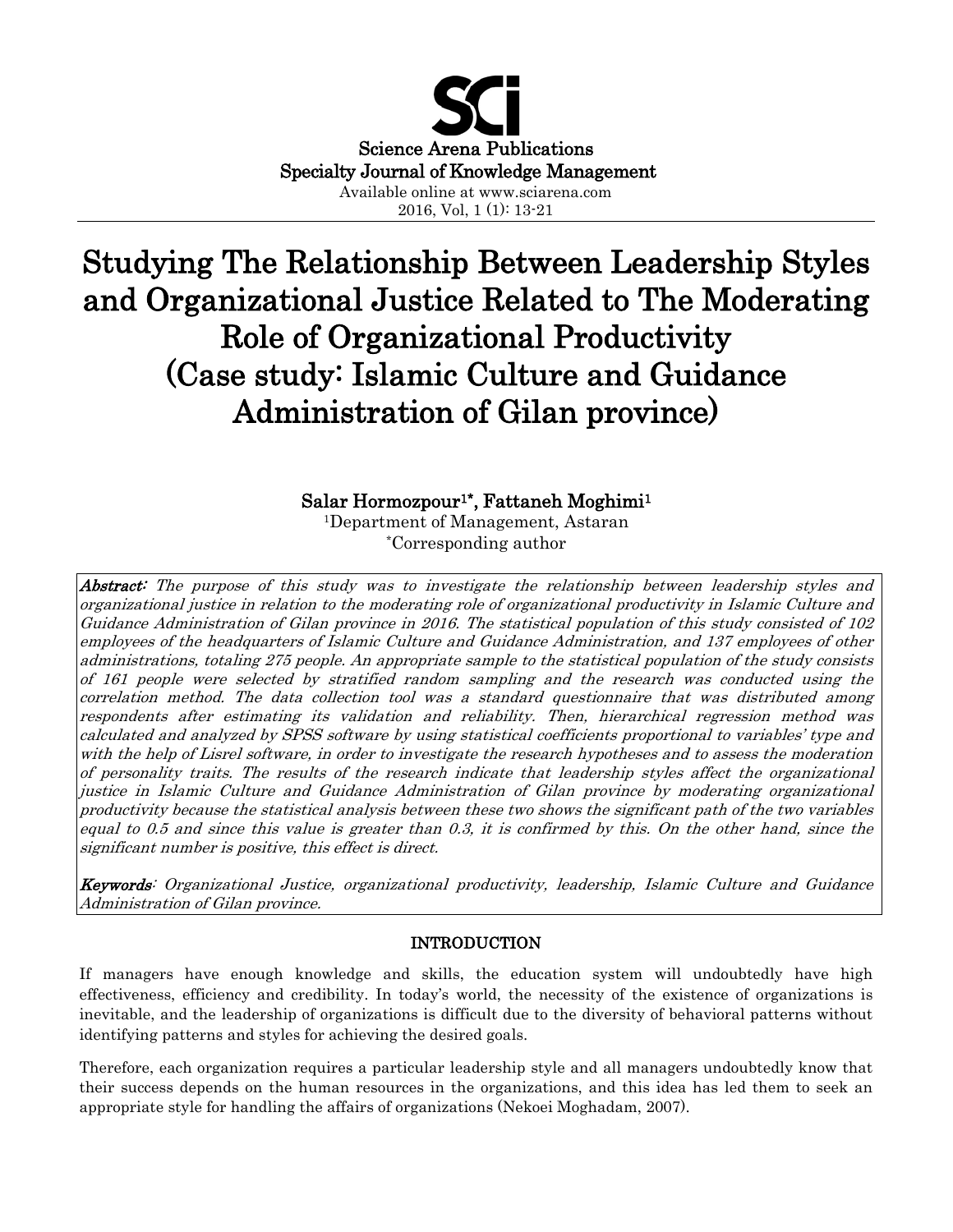Considering that the management is a process that coordinates all the material and human resources to improve the organization; a favorable environment can be provided to achieve the desired goals; if the organization's management system does not fit, it also causes aimless, waste and lose of resources.

Organization and organizing are an integral part of our lives (Scott, 1996). Therefore, most people spend their lives in organizations or in relation to organizations, and this reflects the importance of the status of organizations in the current world.

The researcher has tried to study the relationship between leadership styles and organizational justice with regard to the moderating role of organizational productivity in Islamic Culture and Guidance Administration of Gilan province. Accordingly, the purpose of this research is to find the answer to the question: What is the relationship between leadership styles and organizational justice with regard to the moderating role of organizational productivity in Islamic Culture and Guidance Administration of Gilan province?

## Definition of the leadership

In general, a review of other authors' writings makes it clear that many management authors agree that leadership is the process of influencing individual or group activities in order to try to achieve a goal in a specific situation. The leadership process is a function of these variables: leader, follower, and position (Hersey and Blanchard, 1969, 171).

Leadership is a process of influence through which one's action leads to change the attitudes and opinions of others, which must be legitimacy and the change must be in accordance with the goals of the individual (DeCotis et al., 1979, p. 11).

Finally, in a simple and general definition, it can be said that: the leadership is to influence the thoughts, behaviors and decisions of others in a way that they act on equal desire.

#### Leadership and management relationship

About the relationship and ratio of the leadership and management, some find that the management involves leadership, and leadership is a part of management's tasks. In contrast, others consider leadership including management, and management as one of the responsibilities of leadership; and finally, others consider the two as one, or for each one consider some tasks.

# The leadership trait theory

In the theory of leadership traits, it is stated that successful leaders have especial personality traits, social characteristics, and physical characteristics. The purpose of this theory was to better understand the process of leadership, to describe effective leadership and effective personality traits in leadership. In this theory, it is expressed that if the manager of an organization is smart, he is compatible with himself and others and with his organization, he is noble, innovative and enthusiastic, and he does things with seriousness, he is able to interact highly and appropriately with others, he has patience and social delicacy and he shows empathy and sympathy to others (Saatchi, 1995, 232-230).

#### Key elements in leadership

There are some important factors that must be considered in effective leadership include:

# 1. Motivation:

Everyone acknowledges that humans are the most important and, at the same time, the most complex part of the process of value creation. Many examples can be seen that, in the absence of other resources, only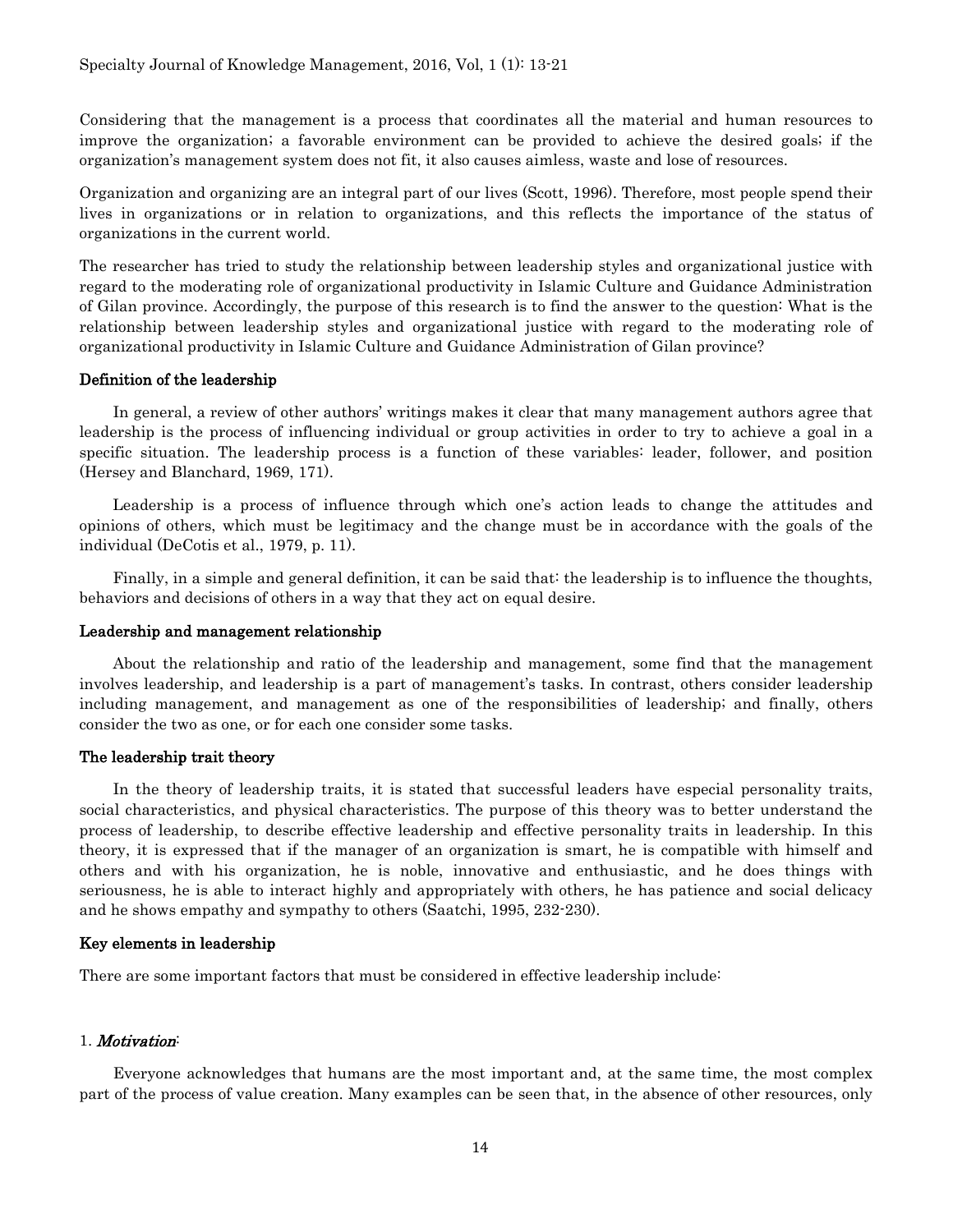the existence of excited human beings made possible the achievement of goals which were inaccessible in minds (Vakili, 2003, 7).

#### 2. Influence:

Influence is a process that changes or affects the behavior of a person (Yukl, 1981, 181). In general, the patterns of influence in others can be classified into four basic categories: (1) influence through power and discretion, (2) influence through threats and coercion, (3) influence by skill and mastery, and (4) influence through cooperation and collaboration (Bennison and Casson, 1984, 78). Each of the ways of influence can be used in different leadership styles and different organizational conditions.

#### 3. Power:

The concepts of leadership and power during the evolution of management thoughts have caused attachment with enthusiasm, argument, and sometimes confusion. The concept of power is closely related to the concept of leadership, since power is one of the means by which the leader influences the behavior of followers. Given this intact relation between leadership and power, leaders should not evaluate leadership behavior simply because of their influence on other people (Hersey and Blanchard, 1974, 3).

#### 4. Communications:

In the study of the relationship between leadership, organizational communication and the nature of the effect of leadership styles, the interaction of leadership styles with situational variables in an organization and the characteristics of followers can be summarized as follows:

> Leadership is the interpersonal impact exercised on one or more specific situations through the communication process to achieve the goal or goals of the individual or organization (Tennenbaum, 1961, 61).

Interestingly, this definition highlights the dependence of leadership on communications, that is, leadership cannot exist without relying on communication. In the area of communication duties of the leaders of the organization, it should be noted that in general, the leader's task is to impress the group to accomplish two main goals: achieving group goals and maintaining and promoting the group (Farhangi et al., 2004, 175).

Tasks for achieving the goal include involving people in the group's objectives, planning to achieve the goal, obtaining necessary information, preventing attenuating or prohibiting works, and avoiding obstacles to achieve the goal of the group.

#### Novel leadership theories

In a modern organizational world, many organizations are expected to move through the restructuring and designation of new leadership approaches to innovation and creativity that is needed in the current century in order to respond to human psychological needs in the organization:

#### 1. Charismatic Leadership

Charisma is a special personality trait of a person who is distinguished from ordinary people by this attribute, and is used as someone possessing super-natural, extra-human, or at least exceptional abilities or qualities. These traits are not accessible to ordinary people, but their origin is divine or unique, and accordingly, the person is considered to be the leader (Weber, 1974, 101). The power of the charismatic leader is based on identifying and accepting his personal mission from the followers and subordinates.

This admission can be active or passive, and its source is faith and submission to the extraordinary and unbelievable power that is unprecedented in tradition and law, and therefore it is divine. This faith is the result of passion and emergency situations (Oberg, 1972, 22-24). In charismatic politics, the leader is obeyed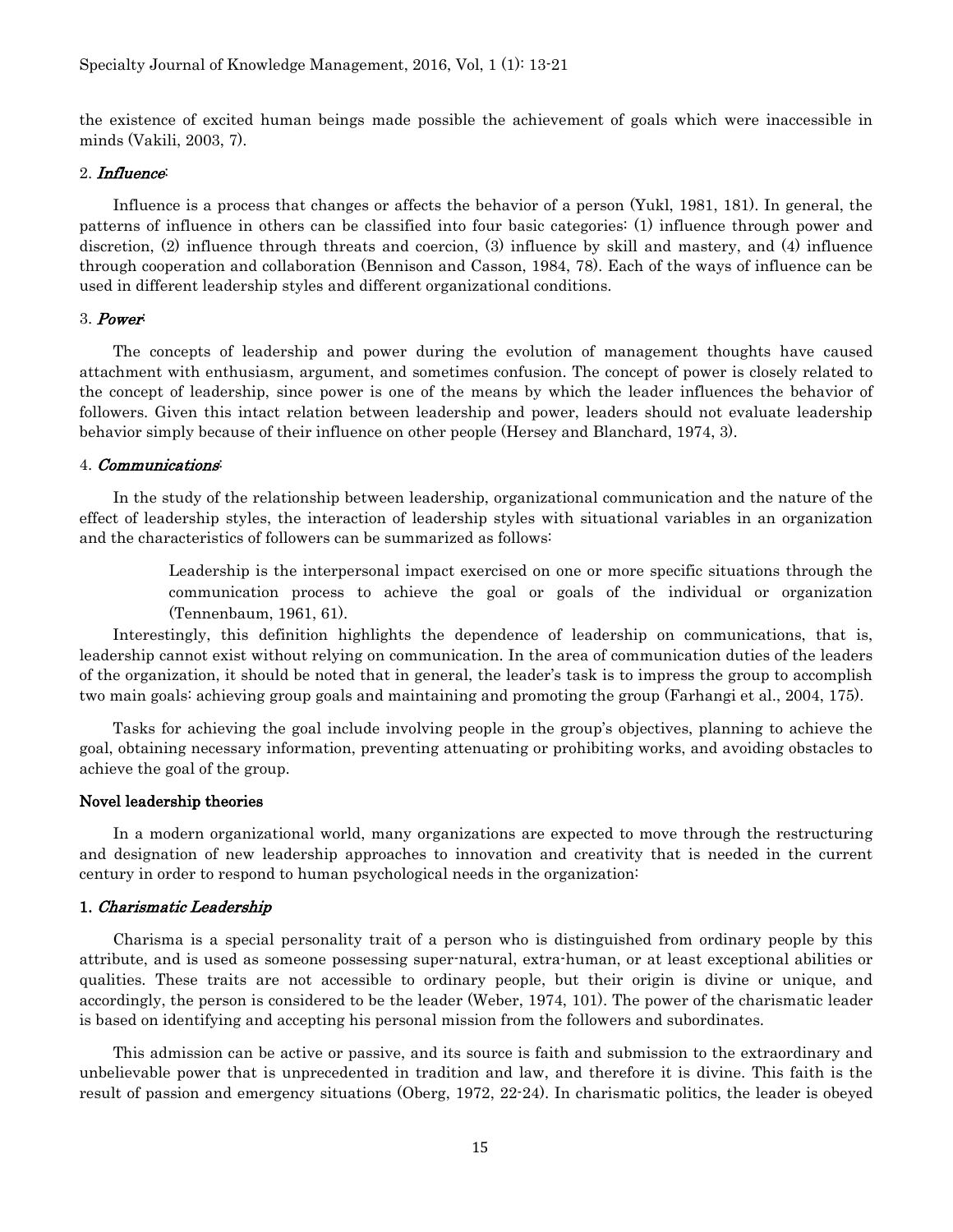in the basis of his own trust, or the revelation came to him, or being a hero or role model, and within the limits of belief in his charisma.

# 2. Magnetic leadership

In magnetic leader, his attitude and ability is to persuade employees to realize ambitious goals. Magnetic leaders have been linked to fundamental changes and bold commitments; but their most attractive aspect is their ability to create affective affection, passion and enthusiasm among followers (Conger and Kanungo, 1988, 28). This process starts with an image that the leader creates in the minds of others. Such an image will make contemporary followers come to a better future. Then the leader will promise excellent performances in the future and assure the followers in achieving their dreams. This spirit empowers followers to become selfconfident and so-called self-righteous (Robbins, 2004, 681-682).

# 3. Transactional Leadership

Transactional leaders have the power of contingent reward. These leaders only pay good returns to good performance and determine the amount of achievement. Therefore, communication leaders guide or induce their followers by explaining the role and work requirements for achieving goals (Robbins, 1996, 612). Another important point is that transactional leadership is entirely based on the mutual relationship between the leader and the follower (Luthans, 1995, 375), as well as transactional leaders use management by exception (actively) (Hersey et al., 1996, 439). Also, transactional leaders apply the management style by exception (passively).

## 4. Transformational Leadership

In its definition, transformational leaders are those who inspire, spirit, and lead their followers to meet organizational goals (Bass, 1985, 136). Insightful, inspirational and courageous, etc. are the words that explain transformational leadership.

# 5. Servant leadership

Servant leader insists that primary responsibility of the leader is to serve the organization as a link between leaders and founders (Greenleaf, 1977, 85). The great leader is considered as a servant, and this simple fact is a great key (King, 1994, 8). The first responsibility of the leader is to define and characterize the reality, and the last his responsibility is to thank. Between the two, the leader must be a servant and a debtor.

#### Organizational justice

Social science experts have long recognized the importance of justice as a basic and essential foundation for the effectiveness of the actions and functions of organizations. Such attention to justice in organizations is not unexpected, since it is claimed that justice is the first factor in the health of social institutions (Naeimi and Shekarshekan, 2006).

# Definitions of organizational justice

Organizational justice is a term used to describe the role of justice, which is directly related to job positions. It is raised in organizational justice how to deal with employees in order to feel that they are fairly treated.

# Dimensions of organizational justice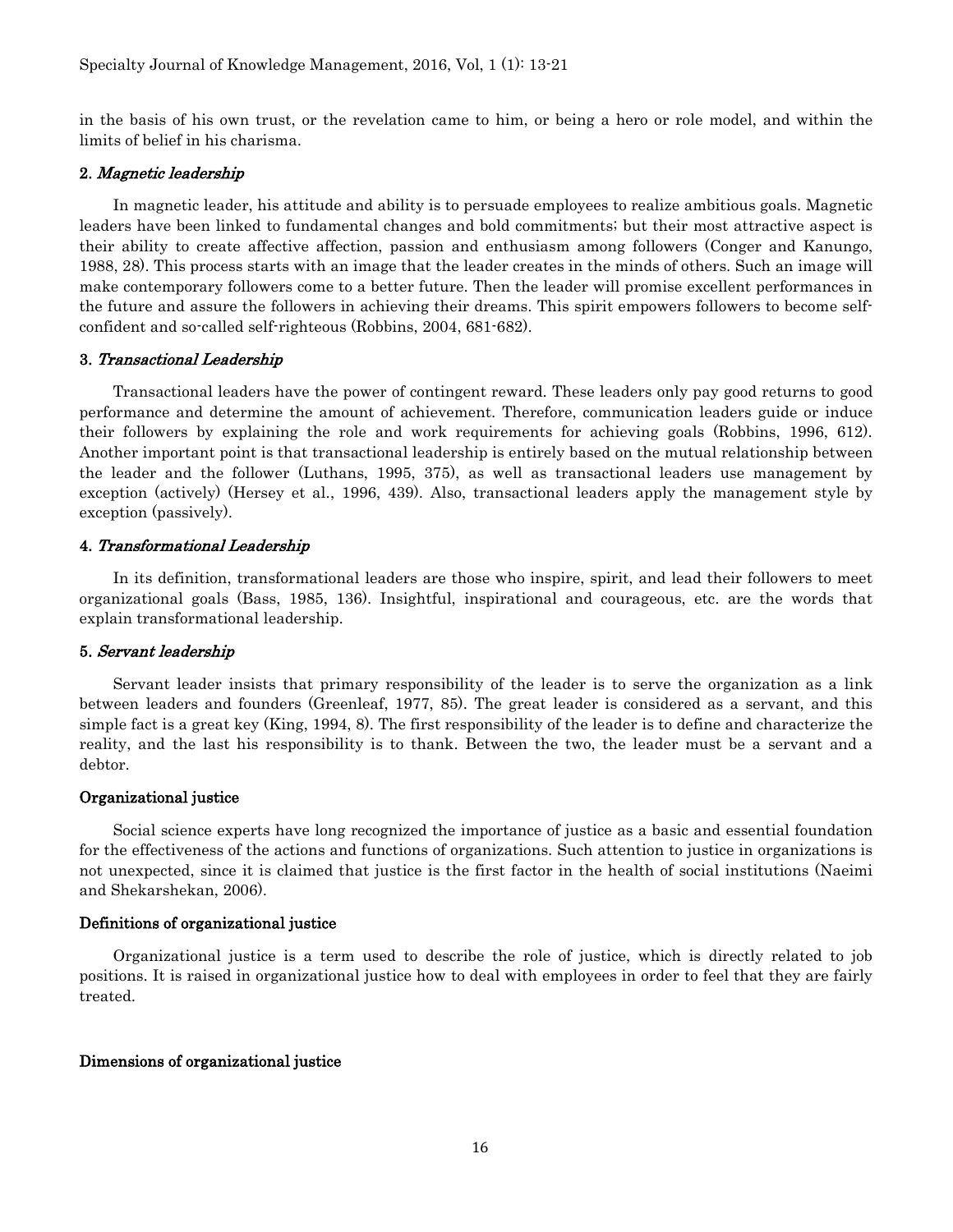Assessing and recognizing the merits, personality and goodwill of a competent authority is especially difficult in the early days of a work relationship. What employees need in such circumstances is a set of evidence of behavior that can be used to determine the reliability of that competent authority. Justice provides such behavioral evidence (Colkouit et al., 2008).

#### Effects and Consequences of Observance of Justice in Organizations

More than thirty years of research on the issue of justice in organizations shows that individuals are sensitive to serve justice in the allocation of outcomes, the procedures by which they are assigned outcomes and the behaviors they deal with. Without creating appropriate backgrounds, organizations will have many problems in motivating and directing employees to understand justice and fairness.

#### Definitions of human resources' productivity

Productivity is to maximize the use of resources, human resources and tools scientifically to reduce the costs and satisfaction of employees, managers and consumers. Productivity is to obtain the maximum possible profits from labor, the power, talent, and skill of manpower, land, machinery, money, equipment of time, place, etc., in order to promote the welfare of the community in such a way that its increase as a necessity is always considered by experts of politics, management and economics to promote the level of human life and social construction. Productivity is the highest and, at the same time, the best possible use of the applied factors.

Productivity is a realistic attitude to life, and it is a culture in which the human being adapts his activities to the values and realities by his own thinking and intelligence in order to achieve the best result for the material and spiritual purposes. Productivity is a ratio of outputs to inputs, which is used in an institution, industry, and economy. In simple terms, this is nothing other than the mathematical relation between the amount of production and the amount of resources consumed in the production process. Therefore, the main goal of each organization is to achieve optimal productivity.

#### Factors affecting human resources' productivity

There are different views on determining factors affecting productivity, and each scientist and expert has identified factors as effective factors; and briefly, the factors include continuous professional training of managers and staffs, promotion of motivation among employees for better and more work, creating the appropriate fields for innovation and the creativity of managers and staffs, establishing a proper system of payment based on performance, and establishing a system of punishment and encouragement, work conscience and social discipline of evolution in systems and methods that play a key and critical role, strengthening the governance and dominance of the organization's policies on affairs, saving as a national duty in effective productivity.

Inter-organizational factors supplementing and affecting the organization's productivity: Consider an organization in which all of the above factors are best conducted. In this case, can we say that all the human factors are provided to increase productivity to the optimal level? The answer is to say: because there are other inter-organizational factors that are not considered to be the main ones, but, like the chemical composition of lubricant in a bearings, the absence of these factors caused that the management's efforts to increase productivity do not yield the desired results (Saatchi, 1997).

#### The consequences of the existence or absence of human resource productivity

In general, productivity is influenced by four factors of social values and attitudes of existing organizations and formations, the amount of human and inhuman investment and external forces. If it is accepted that the values of culture in a society dominate the relationships and activities of individuals and organizations, it can be claimed that social values and attitudes have a profound effect on the amount and direction of productivity changes.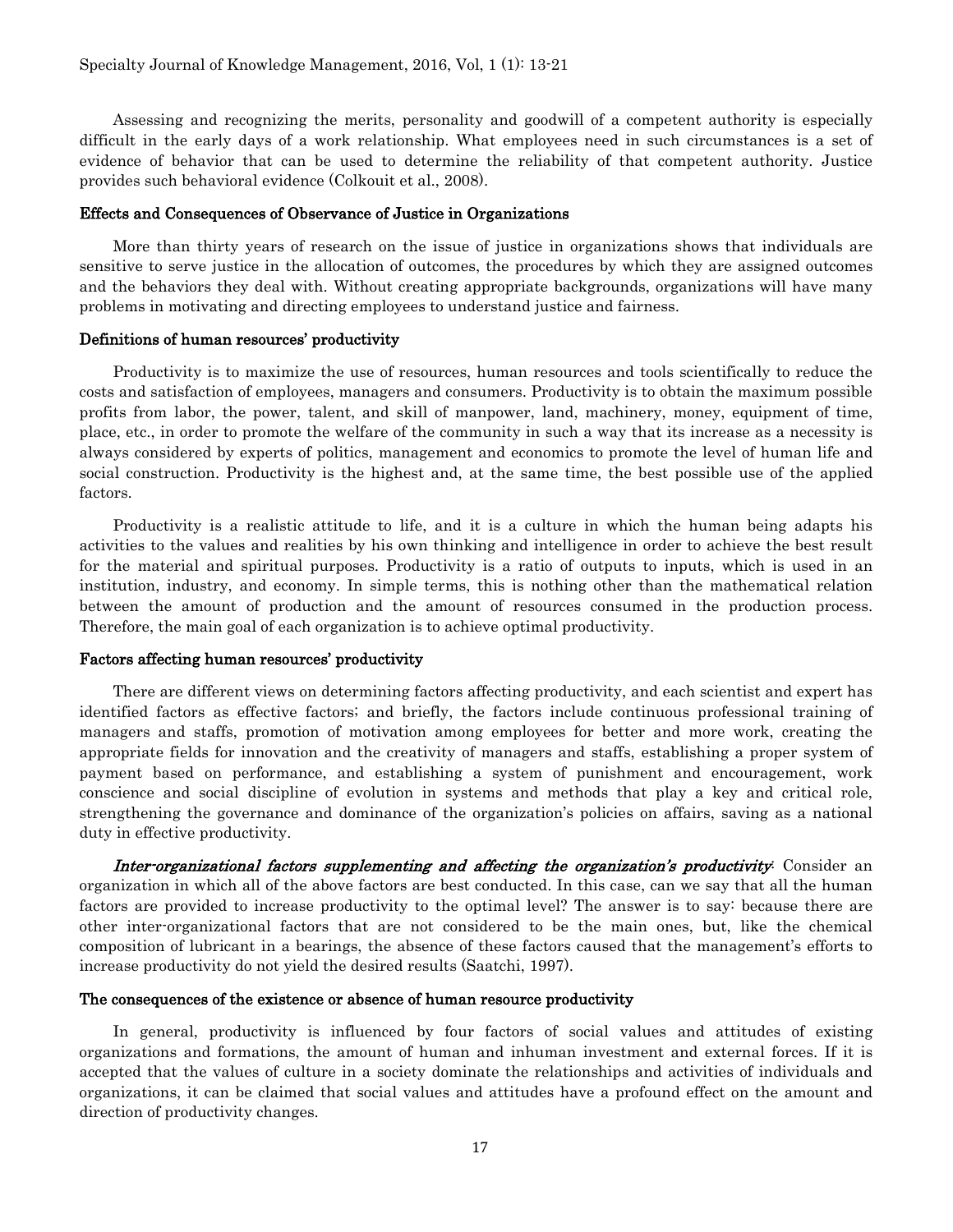If organizations and the system governing them are exposed to competition, naturally, productivity will increase at the national level; and if the competitive system gradually moves towards monopoly, the rate of productivity will be reduced and the allocation of resources will be irrational.

# The main goals of the Ministry of Culture and Islamic Guidance

They include the growth of moral virtues on the basis of faith and piety, cultural autonomy and the society's immunity from the influence of the foreign culture, the raising of public awareness in different fields and the flourishing of talents and the spirit of research, study and innovation in society, the prevalence of Islamic culture and art, the expansion of cultural relations with various nations and tribes, especially the Muslims and the oppressed people of the world, providing the areas of unity among Muslims.

## The main duties of the Ministry of Culture and Islamic Guidance

Its tasks include policy-making for the development and enhancement of Iranian and Islamic culture and art as elements of national identity, policy-making and planning in the field of public culture and the principles of cultural policy of the country, planning and creating the necessary platforms for the development of cultural and artistic talent, motivation and taste, and strengthening the spirit of innovation and research among all community's people, in particular the younger generation, policy-making and planning for the development, deepening and promotion of the culture of the holy Quran and holy Imams (AS), policy-making and planning in order to provide entrepreneurship, dynamic employment and economic prosperity in the cultural sector of the country, planning and coordinating in the field of cooperation with decision-making and influencing authorities in relation to the country's cultural engineering, policy-making, planning, leading and supporting the development of cultural, artistic, press and information activities and so forth.

#### Research findings

In the present study, 161 employees of the Islamic Culture and Guidance Administration of Gilan province participated in this study, of which 133 people are male (82.6%) and 28 people are female (17.4%). Interpretation of descriptive statistics results are as follows:

Age group: 12 people (7.5%) of the statistical units were in the age group less than 30 years old, 10 people (6.2%) were in the age group of 30-35 years old, 36 people (22.4%) were in the age group of 36-40 years old, 73 people (45.3%) were in the age group of 41-45 years old, and 30 people (18.6%) were in the age group of 46-50 years old. The highest frequency was related to the category of 41 to 45 years and the lowest frequency was related to the age group of 30 to 35 years.

**Degree of education**: In terms of education, 31 people (19.3%) had a diploma, 28 people (17.4%) had an Associate's degree, 91 people (56.5%) had a Bachelor's degree, and 11 people (6.8%) had a Master's degree. The highest frequency was related to the Bachelor's degree and the lowest frequency was related to the Master's degree.

**Type of employment**: The type of employment was classified by 131 people (81.4%) as official employment, 15 people (9.3%) as contractual employment, 9 people (5.6%) as treaty employment, and 6 people (3.7%) as other employment. The most frequency was related to the official employment and the least frequency was related to other types of employment.

**Organizational position**: The organizational position of 21 people (13%) of the respondents was being boss and manager, 39 people (24.2%) were experts, and 101 people (62.7%) were employees. That is, the highest frequency was related to the employee and the lowest was related to the boss.

**Work experience:** Work experience was for 5 people  $(3.1\%)$  5 years and below, 40 people  $(24.8\%)$  6-15 years, 108 people (67.1%) 16-25 years, 8 people (5%) ) 26-30 years old. The highest frequency was related to the group of 16-25 years and the lowest frequency was related to the class of below 5 years.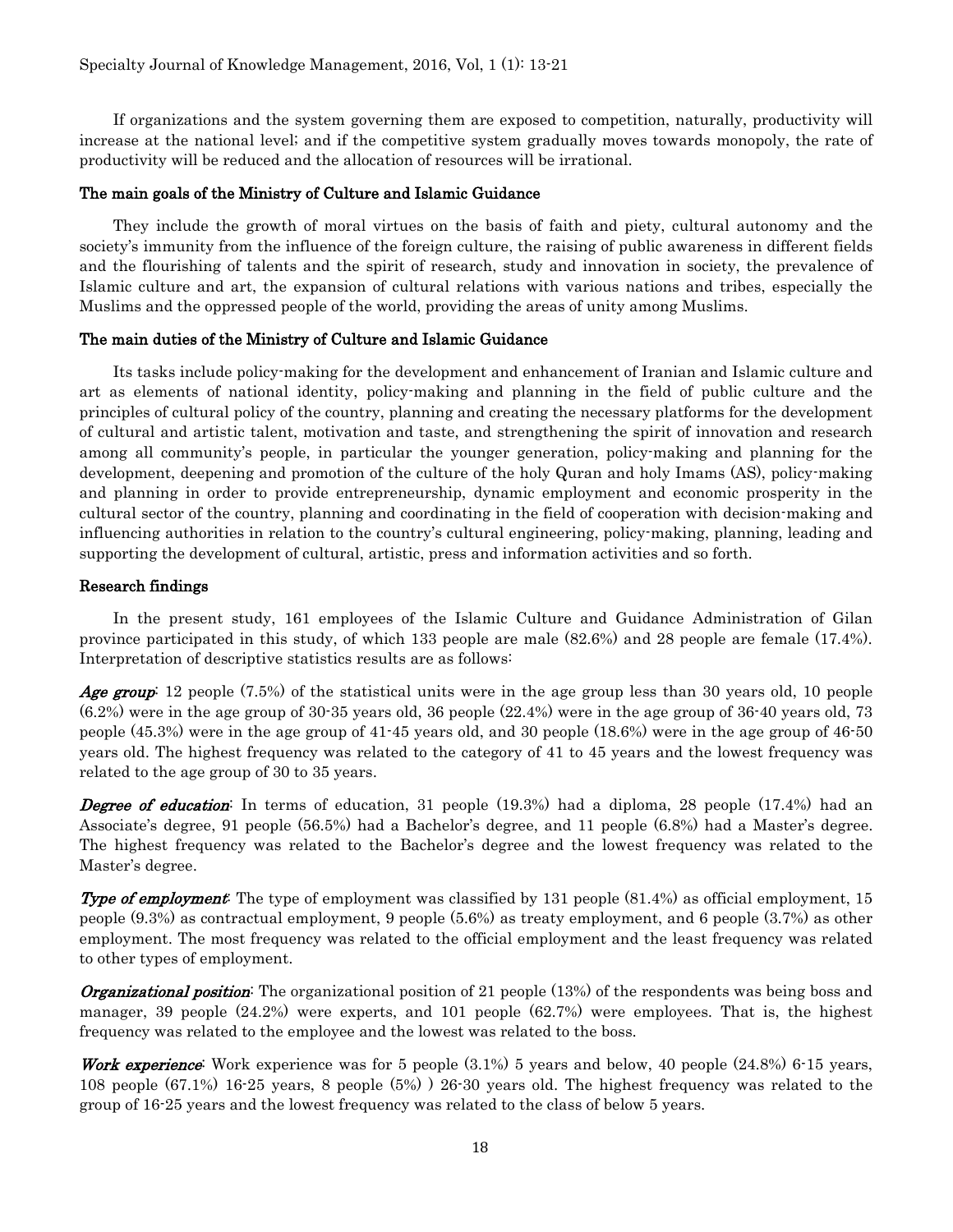Leader styles' variable: According to the results, it was found that the variable score of leadership styles has a minimum of 1, a maximum of 5, an average of 3.4 and a standard deviation of 0.82, and since it has an average of 3.4, it can be stated that the score of leadership styles is above the average expected range (i.e., 3).

Transformational Leadership variable: According to the results, the transformational leadership variable has a minimum of 1, a maximum of 5, an average of 3.4, and a standard deviation of 0.83. As observed, it has an average of 3.4, that is, it can be said that the transformational leadership score is higher than the expected average of the range (i.e., 3).

**Exchange Leadership variable:** According to the results, it was considered that the score of the exchange leadership variable has a minimum of 1, a maximum of 5, an average of 3.4, and a standard deviation of 0.83. Since it has an average of 3.4, it can be stated that the exchange leadership score is more than the average expected range (3).

**Organizational justice variable**: According to the results, the organizational justice variable has a minimum of 1, a maximum of 5, an average of 3.2, and a standard deviation of 0.79. Since it has an average of 3.2, it can be expressed that the organizational justice score is more than the average expected range (3).

**Organizational productivity variable:** According to the results, the score of organizational productivity variable has a minimum of 1, a maximum of 5, an average of 3.2, and a standard deviation of 0.74. Since it has an average of 3.2, it can be stated that the organizational productivity score is higher than the expected average (3).

The main hypothesis of the research is "there is a significant relationship between leadership styles and moderating role of organizational productivity on organizational justice in the Islamic Culture and Guidance Administration of Gilan province."

The analysis carried out using the path analysis test (structural equation model) in the case of the main hypothesis data showed that the total effect number for this variable is 0.5, which is greater than 0.3. Therefore, the correlation is desirable and it can be concluded that it moderates the variable of leadership styles with the moderating organizational productivity on organizational justice by 0.03 units  $(0.10 \times 0.36)$ .

# Conclusions for research hypotheses

The first hypothesis of the research is that "there is a significant relationship between the role of organizational productivity in the relationship between transformational leadership and organizational justice in the Islamic Culture and Guidance Administration of Gilan province."

The analysis carried out using multivariable regression test from the data on the first hypothesis showed that the total effect value (total direct and indirect effect) obtained for this relationship (0.5) was between 0.3 and 0.6, hence this correlation is desirable, and therefore this hypothesis is confirmed.

The second hypothesis of the research is that "there is a significant relationship between the role of organizational productivity in the relationship between the exchange leadership style and organizational justice in the Islamic Culture and Guidance Administration of Gilan province."

The analysis carried out using multivariable regression test from the data on the second hypothesis showed that the total effect value (total direct and indirect effect) obtained for this relationship (0.6) was between 0.3 and 0.6, hence this correlation is desirable, and therefore, this hypothesis is confirmed.

Considering the main hypothesis of the present research, there is a positive and significant relationship between leadership styles and organizational justice with moderating employee productivity in the Islamic Culture and Guidance Administration of Gilan province. Therefore, it is needed to pay special attention to the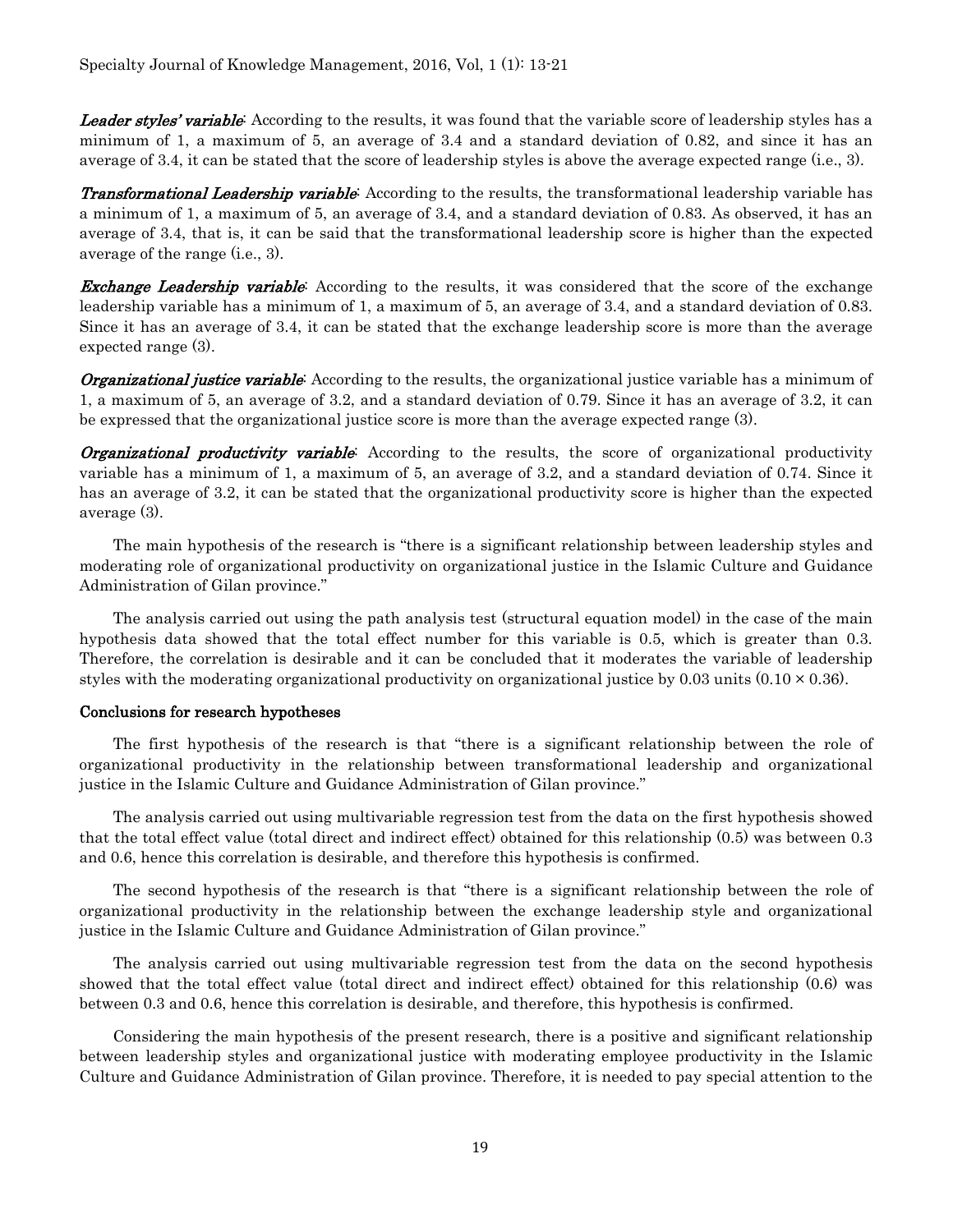organizational justice as a significant variable associated with this origin in order to maximize capacities of the administrative staffs and the achievement of the organization's goals and the productivity of employees.

Considering that the first sub-hypothesis of the present research showed that there is a positive and significant relationship between transformational leadership and organizational justice with moderating role of organizational productivity in the Islamic Culture and Guidance Administration of Gilan province, so the following suggestions are recommended for increasing organizational productivity:

Facilitating more followers' participation by creating a common vision and emphasizing the importance of a strong commitment to the goal; departing from traditional values; encouraging the provision of new solutions through rewarding new ideas; involving employees in presenting a future vision for more engagement to realize goals; having an optimistic perspective for the future to increase employee incentives toward work; paying attention to the needs of each employee; and creating a prosperous opportunity and promoting them to a higher level of personality development.

Considering the fact that the second sub-hypothesis of the present research showed that there is a positive and significant relationship between exchange leadership and organizational justice with the moderating of organizational productivity in the Islamic Culture and Guidance Administration of Gilan province, it is suggested that:

Employees should be encouraged to carry out teamwork; and also expert and creative staffs are served to participate in leading the organization's objectives; managers materially encourage their employees to achieve their desired goal; managers interfere in the work of staffs only when issues are in an acute state and provide employees with the opportunity to take advantage of their creativity and innovation in solving organizational problems and promoting organizational excellence.

# References

- 1. Bass, B. M., &Avolio , B. J. (1990). The implications fortransactional and transformational leadership for individual, team and organizational development. In Research in organizational change and development, Vol. 4, pp: 231-272.
- 2. Saatchi, M. (1375). Applicable psychology of managers. Tehran, Danesh Publication.
- 3. Saatchi, M. (1386). Productivity psychology: Applicable dimensions of job psychology and industrial and organizational psychology. 6th Edition, Tehran: Virayesh Publication.
- 4. Shekarkan, H., and Naami, A. (1385). Investigating the simple and multiple relationships of organizational justice with job satisfaction in employees of an industrial company. Journal of Educational Sciences and Psychology. Vol. 3: 57-70.
- 5. Farhangi, A.A., Safarzadeh, H., and Khademi, M. (2004). Theories of organizational communication. Tehran, Saba Publication.
- 6. Tennenbaum R. I. R, (1961), "Leadership and organization, A Behavioral Science Approach", McGraw . Hill.
- 7. Conger, J. A., and Kanungo, R. N. (1988). "Toward a behavioral theory of charismatic leadership in organizational settings", Academy of Management Review, 12(4): 637- 47.Psychology, 55(1), 83-109.
- 8. Greenleaf, R.F.(1977). Servant Lea dership: A journey into nature of legitimate power and greatness. Paulist press, Mahwah, NT.
- 9. Hersey , Paul and Blanchard , H. Kenneth and Dowey , Johnson , (1996), "Management of Organizational Behavior", 6thed , Englewood Cliffs , Prentice – Hall.
- 10. Hersey, P. and Blanchard, K. H, (1974), "So You Want to Know Your LeadershipStyle?" Training and Development Journal February, pp. 1 – 15.
- 11. Hersey and Blanchard, (1969), "Management of Organizational Behavior", p. 171.
- 12. Luthans, Freed, (1995), "Organizational Behavior", 7thed, Singapore, McGraw Hill, p 375.